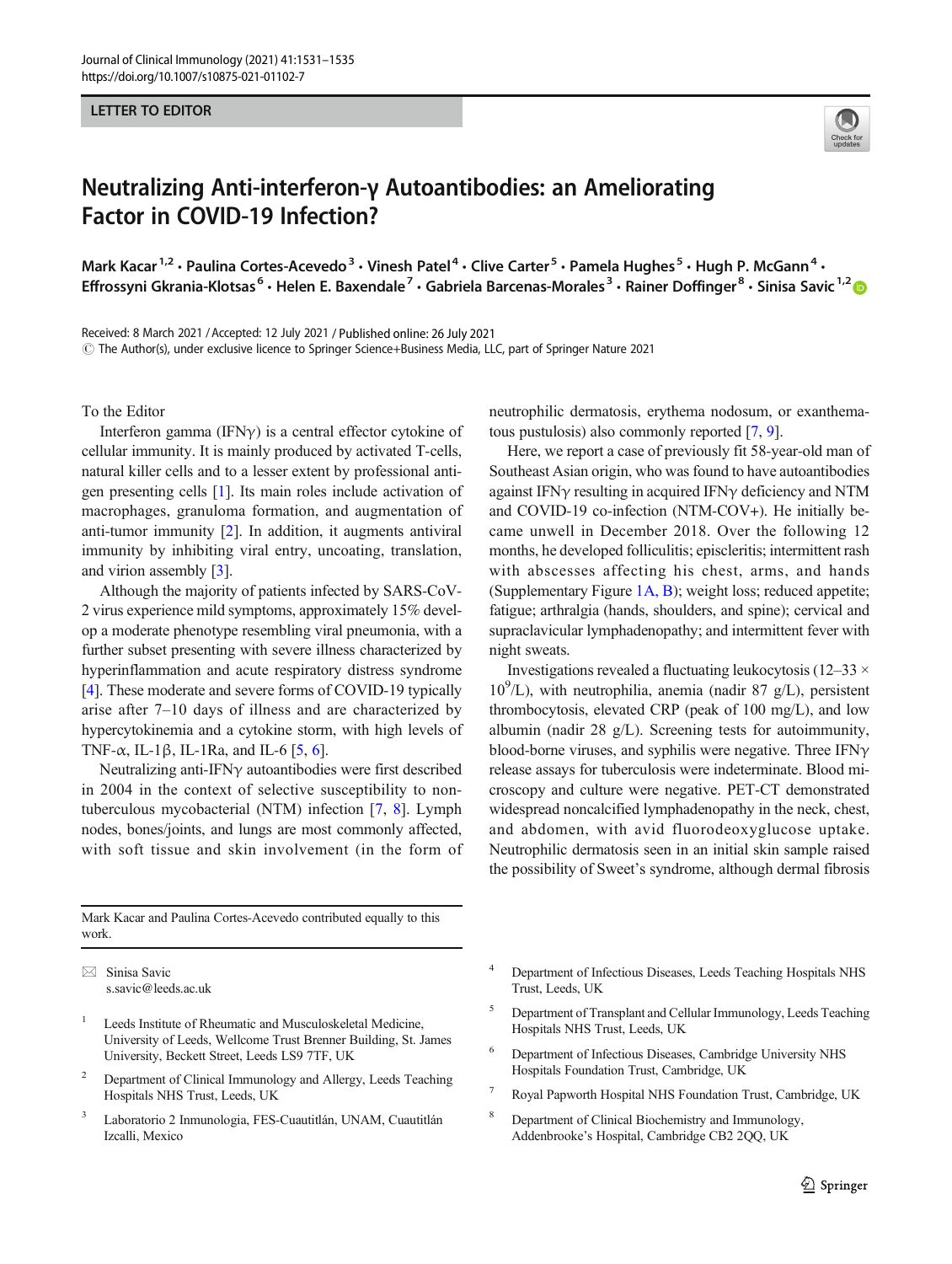suggested atypical mycobacterial infection. A cervical lymph node biopsy sample failed to demonstrate any of the hallmarks of lymphoproliferative disease. A differential diagnosis of sarcoidosis or Sweet's syndrome was made and empirical treatment with prednisolone commenced in December 2019. This improved his rash, weight loss, and lymphadenopathy, but not his fever.

In February 2020, he developed right iliac fossa pain, vomiting, productive cough, and rash. There was significant leukocytosis ( $26 \times 10^9$ /L) and CRP was elevated at 243 mg/L. CT imaging revealed new splenomegaly and splenic infarcts. Further dermatology review reported no features of neutrophilic dermatosis, instead resembling dermatitis (Supplementary Figure 1C); repeat skin biopsy histology was suggestive of granulomatous interstitial dermatitis. In light of the patient's ethnicity, indeterminate IFN $\gamma$  release assay for TB, and evolving clinical picture, a provisional diagnosis of atypical mycobacterial infection due to IFNγ autoantibodies was made. Bone marrow staining and culture demonstrated growth of mycobacterium avium intracellulare (MAI) after 1 week of incubation. Subsequent mycobacterial blood culture was also positive for MAI.

Testing for anti-IFNγ antibodies (Ab), using a Bio-Plex methodology as previously described [\[10\]](#page-4-0), revealed high titer anti-IFN $\gamma$  Ab in NTM/COV+ patient comparable to three other patients with known autoantibodies against IFN $\gamma$ (NTM/COV−) (Figure [1A](#page-2-0), Supplementary Figure 3). We then verified the neutralizing capacity of these antibodies and their ability to interfere with IFN $\gamma$  pathway signaling in an ex vivo setting by functional testing using whole blood or PBMC. NTM/COV+ patient's response to, and production of, IFNγ was measured in three independent experiments and compared to 3 other NTM/COV− patients and to healthy controls  $(N = 15)$ . After 24-h stimulation with PHA, IL-12, or a combination of the two, we were unable to detect IFN $\gamma$  in the supernatants from the patient samples, suggesting that anti-IFNγ Abs were neutralizing the endogenously produced IFN $\gamma$  (Figure [1B,](#page-2-0) left panel). This was also observed in samples taken from NTM/COV− patients. By contrast, the HCs demonstrated good production of IFNγ in response to both stimuli. In addition, under the same experimental settings, stimulation with IFNγ failed to induce IL-12 production in the NTM/COV+ patient samples (Figure [1B](#page-2-0), right panel). To further demonstrate the neutralizing capacity of the anti-IFN $\gamma$  Ab, we activated HC PBMC with LPS or LPS + IFN $\gamma$ in the presence of 20% control or NTM/COV+ patient serum, measuring IL-12 levels after 24-h incubation. Stimulation with LPS or LPS + IFN $\gamma$  triggered production of IL-12 from HC PBMC incubated with control serum, while HC PBMC incubated with the patient serum failed to produce IL-12 (Figure [1C](#page-2-0)). This demonstrated that patient serum neutralized both endogenously produced IFNγ and exogenous IFNγ. The capacity of patient serum to neutralize recombinant IFNγ was further confirmed by adding 20% of control or patient serum to RPMI-containing recombinant IFNγ and measuring IFNγ levels by Luminex. The patient serum completely neutralized recombinant IFN $\gamma$  (Figure [1D](#page-2-0)). Lastly, we analyzed the patient's HLA type to determine whether he carried the high-risk HLA-DR alleles associated with anti-IFNγ autoantibodies. The patient was found to carry DRB1\*15:02, DRB1\*16:02, and DQB1\*05:02 (homozygous), all of which have previously been reported to increase the risk of developing anti-IFNγ autoantibodies [\[11](#page-4-0)].

Treatment for MAI was started 4 weeks after hospitalization. Due to rifabutin-induced hyperbilirubinemia, the patient was established on ethambutol, azithromycin, and amikacin. Prednisolone was continued throughout his hospitalization. Injectable IFNγ-1b (Immukin) treatment [80 μg/2.65 m<sup>2</sup> (body surface) 3 weekly] was implemented alongside plasma exchange, in an effort to raise IFN $\gamma$  levels and reduce titers of anti-IFN $\gamma$  autoantibodies, respectively (Supplementary Figure 2).

Further immunological investigations showed normal lymphocyte profile with reduced naïve T cells 23% (normal 49– 90%). We were interested to determine if the presence of IFNγ Ab had effects on the distribution of CD4 T-helpercells (Th) Th1, Th2, and Th17, since this might have impacted the patient's inability to clear the infection. Compared to HC, the patient had similar proportions of Th1, and TH17 cells, and slightly reduced Th2 (Supplementary Figure 1D, E).

At day 37 of admission, the patient was tested positive for SARS-CoV-2 with a nucleic acid amplification test (NAAT) from a nose and throat swab. A previous swab taken on admission had been negative. At the time of screening, the patient was pyrexial (38.1 °C) but had no respiratory symptoms. Chest imaging demonstrated novel subpleural nodules, but no changes indicating COVID-19 pneumonia. Between days 50 and 90, nose and throat swab SARS-CoV-2 NAAT tests were positive on six occasions (Supplementary Figure 2) but were negative from day 103 onwards. Steroid treatment continued uninterrupted throughout this period. The patient did not require oxygen supplementation and had no significant respiratory symptoms. He continued to receive regular plasma exchange and IFNγ-1b injections. However, this combination therapy was unlikely to have made a substantial difference in correcting his acquired immunodeficiency. Serial measurements of anti-IFNγ Ab showed some reduction in titers, but levels remained high (Figure [1A\)](#page-2-0). Experiments looking at the effects of patient serum on levels of exogenously administered IFNγ demonstrated no detectable free IFNγ following incubation with serum (Figure [1D](#page-2-0)).

He eventually mounted an adequate IgG antibody response to several viral antigens including the trimeric S protein (Supplementary Figure 3). However, his MAI infection remained difficult to control. Plasma exchange and IFNγ-1b injection were stopped, but azithromycin, ethambutol, and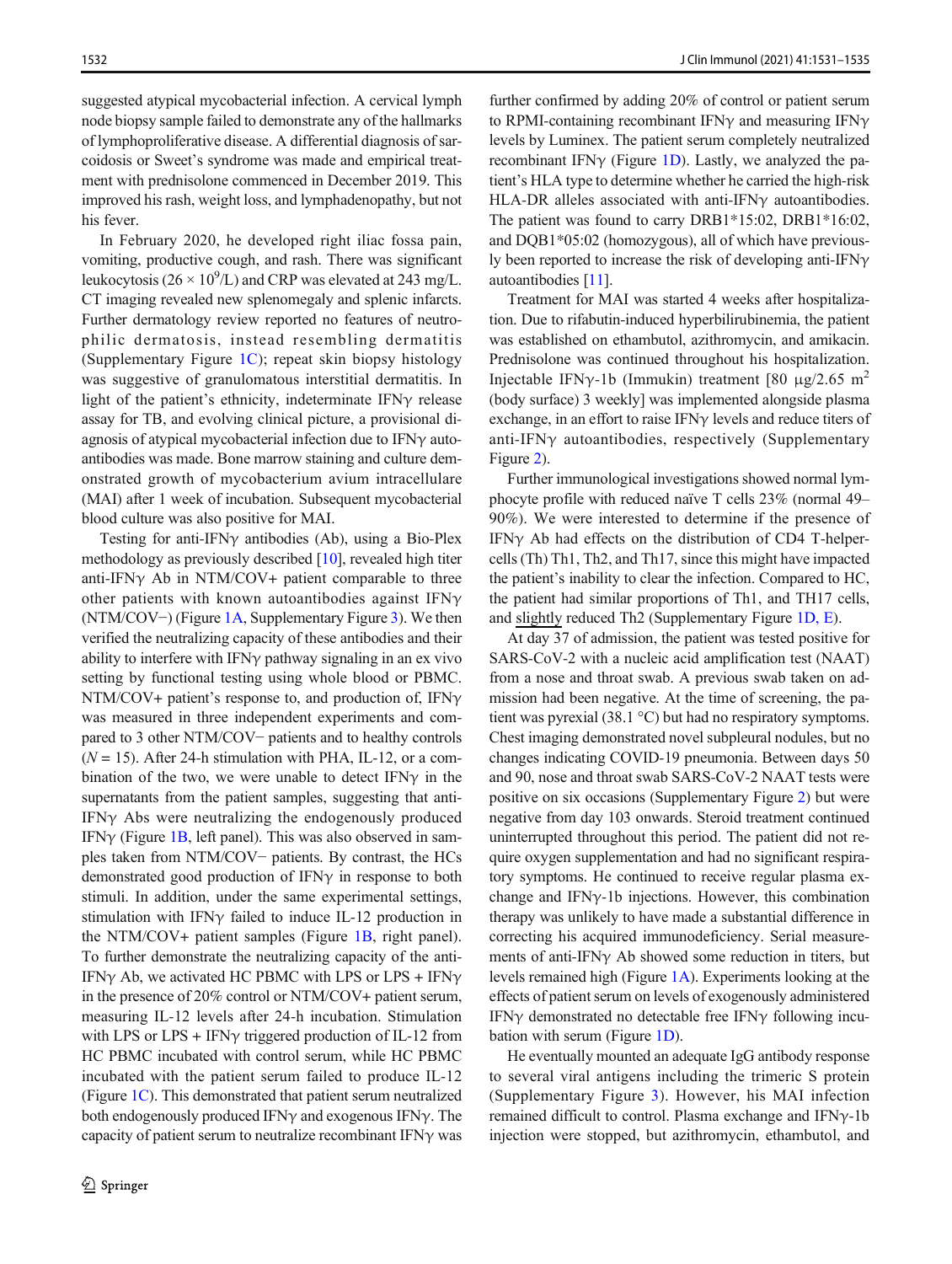<span id="page-2-0"></span>

Fig. 1 A Detection and titration of anti-IFNγ antibody. Patient sera were diluted in seven  $1/5$  steps starting at  $1/100$ . Anti-IFN $\gamma$  IgG was determined by particle-based flow cytometry on a Luminex analyzer and shown as mean fluorescence intensities (MFI). **B** Induced IFN $\gamma$  and IL12 levels after whole blood activation. Cytokines were measured in whole blood after 24-h stimulation using 10 μg/mL PHA or 1 μg/mL LPS alone or in combination with 20 μg/mL IL12 or 20,000 IU/mL IFNγ, respectively. To account for lymphopenia, data were corrected for lymphocyte counts (in response to PHA) or monocyte counts (in response to LPS). Controls are shown as gray circles  $(N = 15)$ , patients with acquired (a)IFNγ deficiency (N3) are shown as blue circles (NTM/

COV−). For the NTM/COV+ patient, data from four experiments are shown as red circles. Cytokine levels are shown as pg/mL. C In vitro inhibition of IFN $\gamma$  using patient serum. Healthy control PBMC were activated with LPS or LPS + IFN $\gamma$  in the presence of 20% control (Ct) or patient (NTM/COV+) serum and IL12 levels were measured in the supernatant after 24-h incubation. **D** IFN $\gamma$  recovery in the presence of autologous patient (NTM/COV+) serum: 20% control or patient serum was added to RPMI-containing recombinant IFN $\gamma$  and IFN $\gamma$  levels were determined by Luminex. No IFNγ could be recovered from the well containing patient serum showing complete antigenic neutralization by the patient's autoantibody

rifabutin were continued. In October 2020, he was treated with rituximab to good effect. By April 2021, the patient was systemically well. A PET-CT demonstrated no enlarged LN of focal nodal uptake and his splenomegaly had reduced from 16 to 13 cm. He is due to complete 2 years of anti-MAI therapy (azithromycin, ethambutol, and rifabutin).

To determine whether autoantibodies to IFNγ are associated with severity of COVID-19 infection, we tested sera from three groups; healthy volunteers (HC), healthcare workers with asymptomatic or predominantly mild COVID-19 infection (COV-HCW), and patients hospitalized with COVID-19 (COV-PAT). Both the COV-HCW and the COV-PAT group, showed similarly increased anti-IFN $\gamma$  Ab levels when compared to healthy controls. However, antibody levels remained low when compared to the NTM/COV+ patient and the NTM/ COV− disease controls.

We describe here a single patient with autoantibodies to IFNγ and NTM and COVID-19 co-infection. We investigated whether severity of COVID19 infection is associated with anti-IFNγ Ab by studying two cohorts of infected individuals, one with severe disease and the other with mild/asymptomatic disease. The patient with NMT and COVID-19 co-infection, despite apparent IFNγ deficiency, did not have severe COVID-19 disease. Exploring associations between anti-IFNγ Ab and COVID-19 disease severity in a larger cohort of patients, we found no obvious link. Among infected individuals, both severe and mild or asymptomatic COVID-19 infection patients had similar levels of anti-IFN $\gamma$  Ab. These autoantibodies appear to develop during the course of infection, since they were not readily detectable in a non-infected cohort. Furthermore, antibody titers were much lower compared to patients with confirmed acquired IFN $\gamma$  deficiency.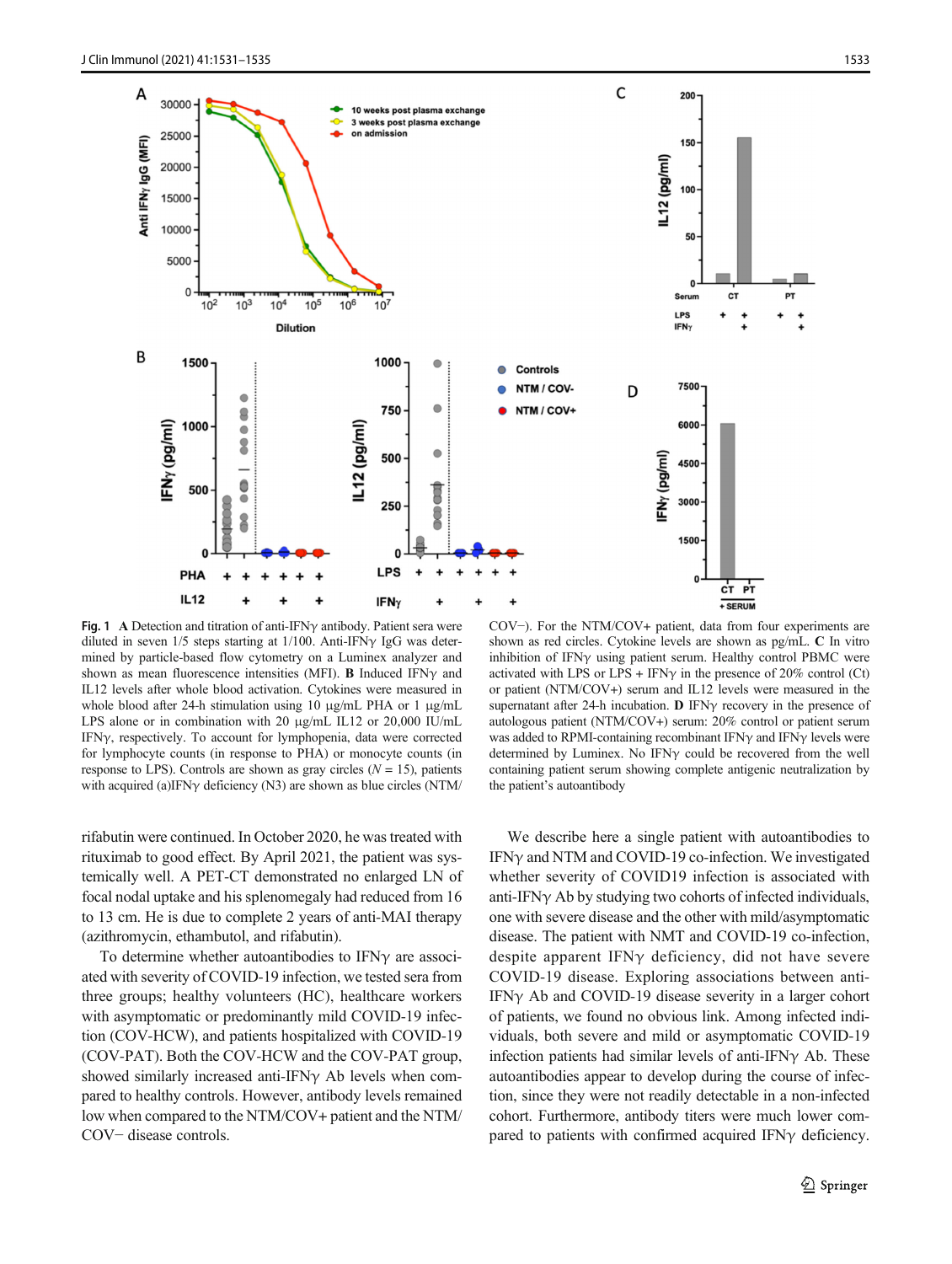<span id="page-3-0"></span>This suggests that anti-IFN $\nu$  Ab seen in these two groups of patents might be a transient phenomenon, with limited neutralizing capacity against IFNγ.

Unlike type I IFNs, which are required for a robust response to COVID-19 infection, the role of IFNγ is less clearly defined. In experimental models using human epithelial cells, IFNγ has been shown to promote SARS-CoV-2 infection [\[12\]](#page-4-0). Another study demonstrated that lower circulating levels of IFNγ are associated with more severe COVID-19 infection course and greater chance of developing lung fibrosis [[13\]](#page-4-0), while the functional exhaustion of both type I and type II IFN production was independently linked with a severe dis-ease course [\[14](#page-4-0)]. Although serum levels of IFN $\gamma$  in severe COVID-19 appear to be significantly lower than is typically seen in hyperinflammatory disease states such as secondary hemophagocytic lymphohistiocytosis (HLH) or macrophage activation syndrome (MAS) [\[15\]](#page-4-0), IFN $\gamma$  has been shown to act synergistically with TNF at a local tissue level, promoting macrophage activation and lung damage [\[16](#page-4-0), [17\]](#page-4-0).

Our experience suggests that the complete absence of IFN $\gamma$ signaling does not result in a worse COVID-19 outcome and that IFN $\gamma$  is not necessary to control this virus. However, the potential role of IFNγ in local hyperinflammatory responses and lung injury remains ill-defined. Arguably, the mild disease phenotype in our patient may have resulted from prolonged corticosteroid therapy rather than impairment of the IFNγ pathway (or both), given that corticosteroid therapy has been clearly shown to reduce inflammatory complications of COVID-19 and improve overall outcomes [\[18\]](#page-4-0).

Although studies of inborn errors of immunity (IEI) provide unique insights into functioning of the immune system, such models are imperfect. The outcomes of COVID-19 infection in patients with various types of IEI have not been easy to predict. Various retrospective studies show that outcomes are often better than anticipated [\[19\]](#page-4-0). However, other factors such as age, sex, and comorbidities, known to be associated with COVID-19 disease severity, also play an important role [\[20\]](#page-4-0).

Our study suggests a redundant role of IFNγ to control SARS-CoV-2 and provides an outline of what to expect when patients with this rare acquired immune deficiency encounter a viral illness characterized by immune hyperactivation.

Abbreviations IFNγ, Interferon gamma; ARDS, Acute respiratory distress syndrome; JAK, Janus kinase; MAS, Macrophage activation syndrome; NTM, Non-tuberculous mycobacterium

Supplementary Information The online version contains supplementary material available at <https://doi.org/10.1007/s10875-021-01102-7>.

Acknowledgements We would like to thank the Royal Papworth Hospital NHS Trust (RPH) Research and Development Team staff for their support in recruitment to the study and RPH patients from who donated serum samples that were used in this study.

Author Contribution MK, VP, HM, and EGK collected clinical information; PCA, CC, PH, and GBM performed experiments; RD, GBC, HEB, and SS analyzed data; and MK, VP, and SS wrote first draft of the manuscript. HEB and EGK provided sera for COVID-19 patients and healthy control groups. All authors read, edited, and approved the manuscript. RD and SS design and funded the study.

Funding This research is supported by the National Institute for Health Research (NIHR) Leeds Biomedical Research Centre and grant from CSL Behring. HEB received funding from the Royal Papworth Hospital NHS Trust R&D Pump priming award which was used to support COVID-19 serum surveillance studies.

EGK is supported by the NIHR CRN Greenshoots Award.

Paulina Cortes-Acevedo acknowledges the scholarship and financial support provided by the National Council of Science and Technology (CONACyT) number 829997.

GB-M is supported by grants from UNAM, PIAPI2009.

Data Availability The data that support the findings of this study are available on request from the corresponding author.

## **Declarations**

Ethics Approval Ethics approval was granted by the Leeds (East) Research Ethics Committee. The study was performed in accordance with the ethical standards as laid down in the 1964 Declaration of Helsinki and its later amendments or comparable ethical standards (ethics approval: IRAS project ID: 96194 REC: 12/WA/0148).

Consent to Participate

Participants provided their consent to participate in this study.

Consent for Publication Consent was sought and gained from the participant (the main case) to publish the findings of this study.

Competing Interests The authors declare no competing interests.

Disclaimer The views expressed are those of the authors and not necessarily those of the NHS, the NIHR, or the Department of Health.

## References

- 1. Castro F, Cardoso AP, Goncalves RM, Serre K, Oliveira MJ. Interferon-gamma at the crossroads of tumor immune surveillance or evasion. Front Immunol. 2018;9:847.
- 2. Schroder K, Hertzog PJ, Ravasi T, Hume DA. Interferon-gamma: an overview of signals, mechanisms and functions. J Leukoc Biol. 2004;75(2):163–89.
- 3. MacMicking JD. Interferon-inducible effector mechanisms in cellautonomous immunity. Nat Rev Immunol. 2012;12(5):367–82.
- 4. Fu L, Wang B, Yuan T, Chen X, Ao Y, Fitzpatrick T, et al. Clinical characteristics of coronavirus disease 2019 (COVID-19) in China: a systematic review and meta-analysis. J Inf Secur. 2020;80(6):656– 65.
- 5. Yang Y, Shen C, Li J, Yuan J, Wei J, Huang F, et al. Plasma IP-10 and MCP-3 levels are highly associated with disease severity and predict the progression of COVID-19. J Allergy Clin Immunol. 2020;146(1):119–27 e4.
- 6. Huang C, Wang Y, Li X, Ren L, Zhao J, Hu Y, et al. Clinical features of patients infected with 2019 novel coronavirus in Wuhan. China Lancet. 2020;395(10223):497–506.
- 7. Doffinger R, Helbert MR, Barcenas-Morales G, Yang K, Dupuis S, Ceron-Gutierrez L, et al. Autoantibodies to interferon-gamma in a